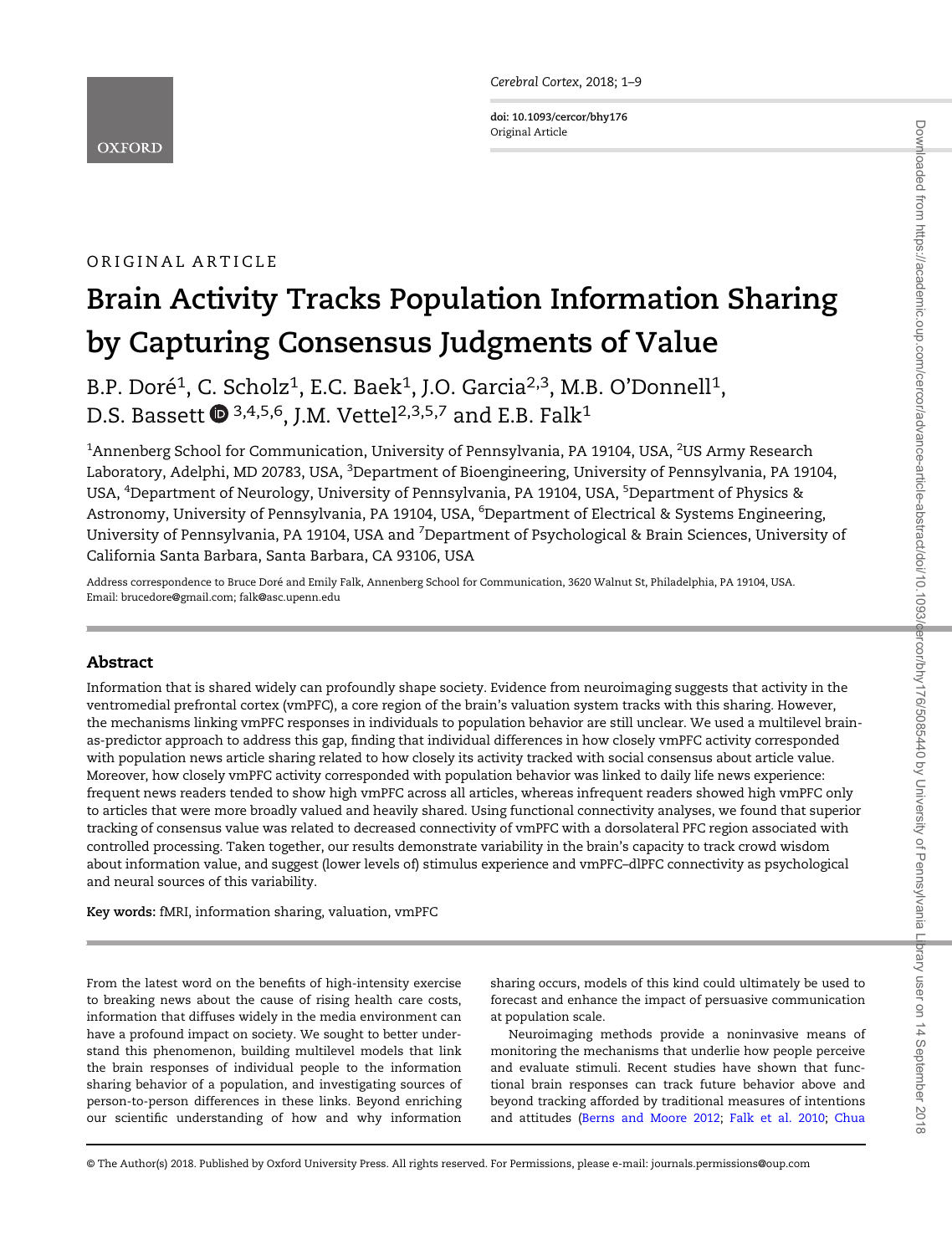[et al. 2011](#page-7-0); [Falk et al. 2012](#page-8-0); [Wang et al. 2013](#page-8-0)). In particular, value-related responses in the ventromedial prefrontal cortex (vmPFC) within a small sample of people tend to track with the behavior of a larger population health campaign effectiveness [\(Falk, Berkman, and Lieberman 2012\)](#page-8-0), and news article sharing [\(Scholz et al. 2017\)](#page-8-0). Other work has shown similar relationships for ventral striatal activity, showing that ventral striatal responses tend to track with population-level music sales ([Berns](#page-7-0) [and Moore 2012](#page-7-0)) micro-loan funding decisions ([Genevsky and](#page-8-0) [Knutson 2015\)](#page-8-0) and ad-related sales ([Venkatraman et al. 2015\)](#page-8-0).

In cognitive neuroscience, contemporary models of vmPFC implicate its activity in neural computations related to the value of a stimulus for oneself [\(Rangel and Hare 2010;](#page-8-0) [Roy et al.](#page-8-0) [2012;](#page-8-0) [Bartra, McGuire, and Kable 2013\)](#page-7-0). However, these recent population prediction studies suggest that vmPFC responses can also track stimulus effects in a larger population of people. One possible explanation is that vmPFC activity reflects how a stimulus tends to be valued by other people. That is, the ability of vmPFC activity to track population behavior may be linked to how closely this activity tracks with social consensus, or crowd wisdom, about information value. Here, we refer to the extent to which vmPFC activity shows a linear relationship with population behavior as vmPFC population behavior tracking. We refer to the extent to which vmPFC shows a linear relationship with people's average ratings of information value as vmPFC consensus value tracking.

Because vmPFC integrates different inputs into a summary signal that is sensitive to personal context and motivation [\(Rangel and Hare 2010](#page-8-0); [Roy et al. 2012](#page-8-0)), a tendency to show vmPFC activity that tracks consensus value could emerge from individual differences in the information people are exposed to in daily life. At a mechanistic level, vmPFC value tracking could also emerge from underlying differences in how vmPFC communicates with brain systems that provide inputs into the computation of value.

We sought to address these gaps in knowledge by building multilevel models that used brain responses to New York Times articles as predictor variables in models where the outcome variables reflected how these articles tended to be valued by participants in our study, and to what extent they were shared in the broader population (Fig. [1\)](#page-2-0). Our primary goals were 1) to estimate person-to-person differences in how closely vmPFC activity tracked consensus value judgments, and 2) to ask if these differences could explain how closely vmPFC activity tracked with population article sharing. Further, we investigated potential sources of this variability by asking 3) how vmPFC value tracking related to daily life news experience, and 4) how vmPFC value tracking related to functional connectivity between vmPFC and other brain regions. Collectively, our results demonstrate variability in the brain's capacity to track crowd wisdom about information value, and suggest daily life experience and connectivity between vmPFC and lateral prefrontal cortex as psychological and neural sources of this variability.

## Materials and Methods

#### Participants

We recruited 43 adults and screened them in an initial session to confirm that they were right-handed, could read and speak fluently in English, had normal or corrected-to-normal vision, had never been diagnosed with a psychiatric or neurological disorder, were not currently using psychiatric medication or

legally prohibited drugs, were not currently pregnant or breastfeeding, and had no conditions that contraindicated MRI. Informed consent was obtained in writing according to procedures approved by the Institutional Review Board of the University of Pennsylvania. Two participants were excluded from analysis due to data corruption (one due to errors in stimulus presentation, and one due to poor normalization to the template brain), leaving a final sample of 41 (29 females) adults (mean age  $= 20.6$  years,  $SD = 2.1$  years, range: 18–24 years). The median level of education in this sample was some college (degree not attained), with a range from high school to doctoral degree. In this sample, 31% identified as Asian, 10% identified as Black, 7% identified as Hispanic or Latino, and 51% identified as White. This dataset has been reported on in previous papers focusing on brain activity apparent during decisions to share versus consume information [\(Baek et al. 2017\)](#page-7-0) and a stimulusto-stimulus analysis of self-, social-, and value-related brain activity tracking with article virality [\(Scholz et al. 2017](#page-8-0)). Here, we report only novel analyses aiming to enhance our mechanistic understanding of the relationship between vmPFC activity and population sharing behavior.

#### Image Acquisition

Data were acquired on a 3 T Siemens Magnetom TimTrio scanner with a 32-channel RF head coil for 39 participants, and a 3 T Siemens Prisma scanner with a 64-channel head/neck array for 2 participants. Structural volumes were acquired using a highresolution T1-weighted axial MPRAGE sequence yielding 160 slices with a 0.9 by 0.9 by  $1.0 \text{ mm}^3$  voxel size. Functional volumes were acquired using a T2\*-weighted image sequence with a repetition time (TR) of 1500 ms, an echo time (TE) of 25 ms, a flip angle of 70°, and a 20 cm FOV consisting of 54 slices (52 on Prisma scanner) with 3 mm thickness acquired at a negative  $30^{\circ}$  tilt to the AC-PC axis, with a  $3 \text{ mm}^3$  isotropic voxel size. Finally, we collected an in-plane structural T2 weighted image consisting of 176 axial slices with 1 mm thickness and 1 mm<sup>3</sup> isotropic voxel size to implement a 2-stage coregistration procedure between functional and anatomical images.

### Design

#### New York Times Article Viewing Task

Participants completed an in-scanner task in which they viewed summaries of articles (headlines and abstract) from the Health section of the "New York Times" website ([www.](http://www.nytimes.com) [nytimes.com\)](http://www.nytimes.com) (Fig. [1](#page-2-0)). The articles were chosen from a census of articles ( $N = 760$ ) published online in the 7 1/2 months between 11 July 2012 and 28 February 2013 ([Kim 2015\)](#page-8-0). Articles for the viewing task were chosen from this broader census to maximize comparability in content (i.e., healthy living and physical activity) and length (i.e., word count of title and abstract). To control for reading speed, we produced audio files where a female voice read each of the article headlines (audio files were 8, 10, or 12 s in duration). Our analyses focused on trials from this task (20 total) during which participants were asked to consider whether to read the full text of the article on the basis of the headline and abstract and, at the end of the trial, to indicate whether they were likely to read the article (1: "very unlikely" to 5: "very likely"). These ratings were used to compute the group consensus value used in our analyses. Here, we use the term consensus value to refer to the average group judgment (i.e., the nature of the consensus), and not to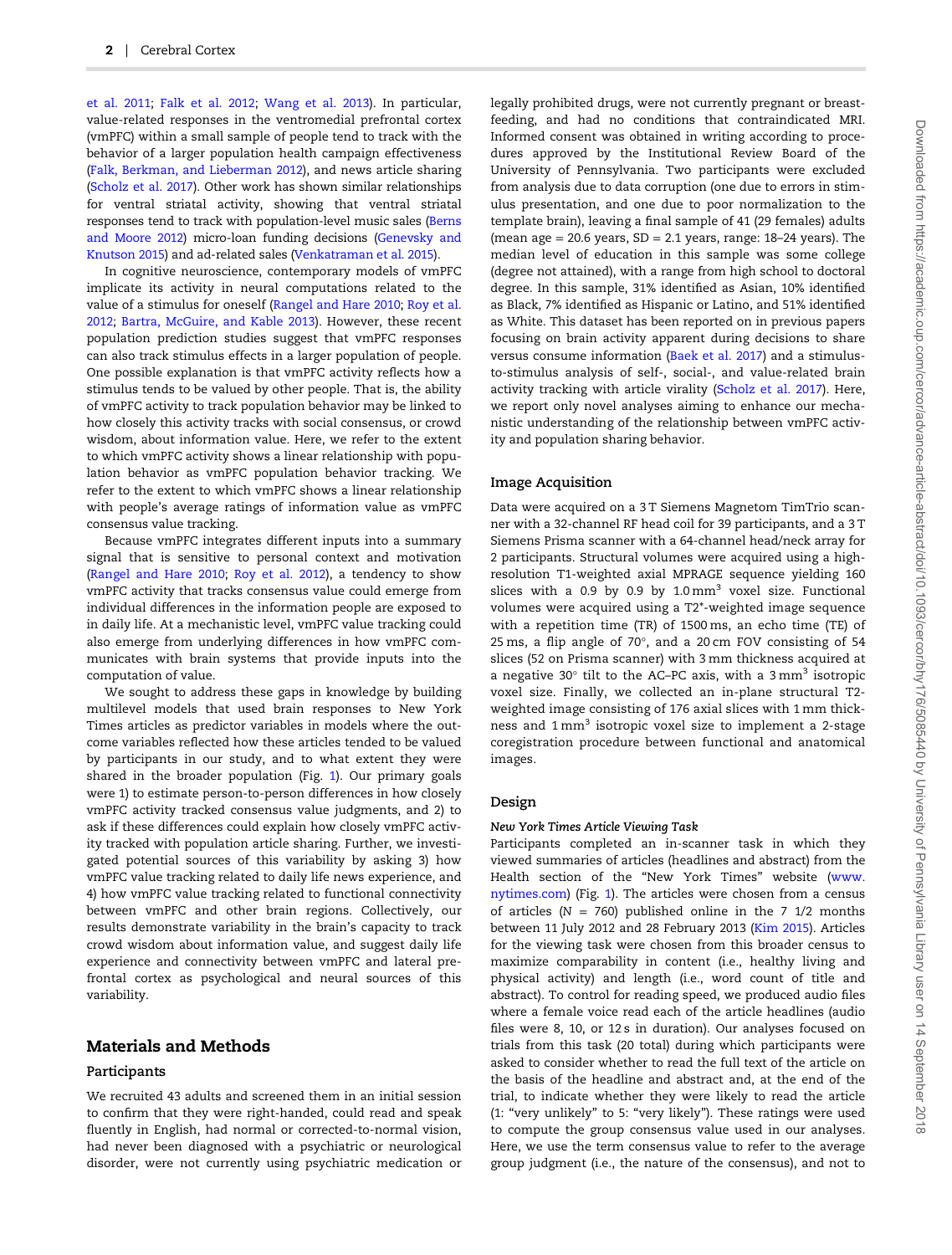<span id="page-2-0"></span>

Figure 1. In-scanner New York Times article viewing task and tracking of population information sharing. Brain activity was measured as people read and listened to headlines and abstracts of New York Times articles focusing on health and fitness. Population-level counts of the number of times each article was shared online within the first 30 days after publication (via email or social media) were collected from the New York Times website. Multilevel models used brain responses from the viewing task to as a predictor variable, and counts of population article sharing as an outcome variable.

the variance of the judgments (i.e., the degree of the consensus). Within other trials of the task (not analyzed here), participants were asked to look at different article stimuli and indicate: whether the content of the article focused on a specified topic, whether they would share the article on their Facebook wall, and whether they would share the article with one friend via Facebook ([Baek et al. 2017](#page-7-0); [Scholz et al. 2017\)](#page-8-0). Population-level data on the number of shares of each article within 30 days of publication were collected via the NYTimes Application Program Interface ([Kim 2015](#page-8-0)). Before the scan session, participants completed a survey in which they rated how often they typically: read news generally, read online newspapers, read news on the New York Times website, read articles about healthy living, and read articles about physical activity (1: less than once a month, 2: once a month, 3: 2–3 times a month, 4: once a week, 5: 2–3 times a week, 6: daily, 7: several times a day). Responses to each of these questions were averaged into an overall news reading frequency score, with a mean of 3.6 and a standard deviation of 1.1.

#### fMRI Analyses

#### Preprocessing and General Linear Model

Data were preprocessed with SPM8, incorporating tools from AFNI and FSL, and consisted of despiking, slice-time correction, realignment, coregistration of functional and structural images, and normalization to the standard Montreal Neurological Institute (MNI) brain by segmentation of the structural image. Normalized images were smoothed with an 8 mm full width at half maximum Gaussian.

First-level (individual participant) GLM analyses were implemented in SPM8. Analyses used a β-series approach in that each article viewed in the task was modeled as a separate boxcar function convolved with the canonical hemodynamic response, generating separate estimates of brain activity relative to implicit baseline for each article viewing period, for each participant. A single regressor for all cue and behavioral

response periods, 6 rigid-body motion parameters, and a highpass filter for 128 s were included as regressors of no interest.

#### Regions of Interest

We constructed a region of interest (ROI) in order to extract estimates of brain activity (and connectivity) from a region of vmPFC (MNI center of mass 1, 46, −7; 133 3 mm isotropic voxels) identified via meta-analysis as carrying a monotonic, modalityindependent signal for subjective reward value [\(Bartra, McGuire,](#page-7-0) [and Kable 2013\)](#page-7-0). We also conducted follow-up analyses focusing on ventral striatum, as well as brain regions associated with self-related processing, and brain regions associated with social cognition (see Supplementary Materials). For analyses assessing vmPFC connectivity with the rest of the brain, we constructed spheres of 8 mm radius (79 3 mm isotropic voxels) at 264 locations spanning the entire cortex defined on the basis of a largescale study [\(Power et al. 2011\)](#page-8-0). By defining this whole-brain set of ROIs, we were able to take a network approach to the analysis of brain connectivity.

#### Multilevel Modeling

We used R (cran.r-project.org; ver 3.3.1), Stan (mc-stan.org; rstan ver 2.10), and the "brms" package (Bayesian Regression Models using Stan ver 0.10.0) to fit hierarchical Bayesian regression models. For each article viewed in the task, the consensus rating of article value (i.e., group mean rating) was defined as the average of all fMRI participant's ratings of how likely they would be to read that article (after excluding the participant currently being considered). We fit models that used vmPFC activity as a predictor and used these consensus ratings of article value as an outcome, as well as analogous models that used vmPFC activity as a predictor and the logarithm of the number of times each New York Times article was shared online (from 34 to 12 740) as an outcome. The log transformation addresses the right skew in the distribution of raw sharing counts and yields a multiplicative model in which a unit difference in brain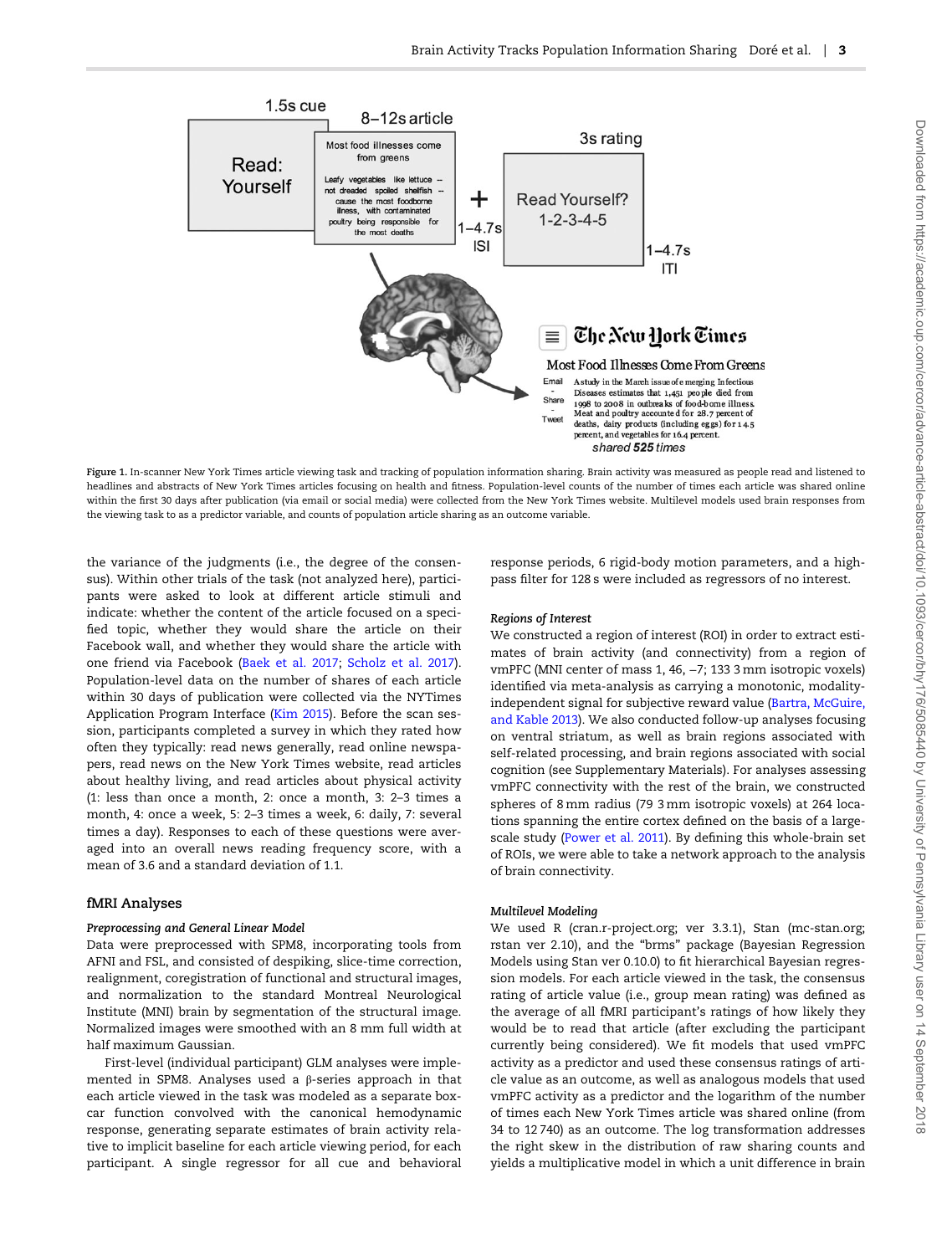activity shown in response to an article is associated with a percent difference in population sharing. All models incorporated "random effect" terms allowing model coefficients to vary from person to person, resulting in person-specific posterior estimates of the relationship between vmPFC activity and the outcome variable (sample consensus value or population article sharing). To ask whether vmPFC consensus value tracking and population behavior tracking varied as a function of news consumption, we tested for an interaction of (within-person) differences in vmPFC activity and (between-person) differences in news engagement in generating expected values of consensus value and population sharing. For all models, outcome and predictor variables were standardized, yielding standardized coefficients. Predictors that varied within-person were personmean centered, yielding standardized coefficients indicating the average within-person relationship between the predictor and the outcome. This is distinct from an analytic approach that first averages brain and behavioral responses to each article ([Scholz et al. 2017\)](#page-8-0), which cannot be used to estimate the mean or variance of within-person relationships relating brain responses to individual or population behavior. We used 95% Bayesian credibility intervals (central posterior intervals) to convey a plausible range of values that a given effect could take in light of the observed data. All analyses took an estimation approach in that the goal was to generate plausible ranges for population parameters ("effect sizes") and not to accept or reject point hypotheses. Further, analyses aimed to estimate population parameters but not to generate point predictions for an external set of new participants or new articles.

Because vague priors centered at zero yield inferences that are similar to traditional maximum likelihood estimates, we used a vague normal prior (location zero, standard deviation 1000) on  $β$ -coefficients (overall "fixed" terms for model intercepts and/or slopes) and a vague positive half-normal prior (location zero, standard deviation 1000) standard deviations (varying "random" terms for coefficient variation) [\(Stan Development](#page-8-0) [Team 2016](#page-8-0)). Models were estimated with Markov Chain Monte Carlo (MCMC) sampling, running 4 parallel chains for 1000 iterations each (the first 500 samples for each chain were discarded). This number of iterations proved sufficient for convergence in that the Gelman–Rubin diagnostic reached a value between 0.95 and 1.05 for all parameters [\(Gelman and Rubin 1992](#page-8-0)). In comparison to maximum likelihood based approaches to multilevel modeling, this Bayesian estimation approach offers posterior inference, more accurate estimation of hierarchical variance parameters, better rates of convergence, and diagnostics for assessing the validity of the MCMC-based statistical inferences [\(Stan Development Team 2016\)](#page-8-0).

## Functional Connectivity Analyses

We conducted functional connectivity analyses to ask whether the capacity of vmPFC to track consensus value was related to connectivity between vmPFC and other regions of the brain. We used the nilearn package ([Abraham et al. 2014](#page-7-0)) to extract timeseries during the period of the task in which participants were exposed to the articles. Data were detrended, standardized, and extracted from 8-mm radius spheres around the nodes defined above. Next, timeseries were wavelet transformed in Field-Trip ([Oostenveld et al. 2011](#page-8-0)) and average wavelet coherence (0.0635–0.1562 Hz) was calculated in MATLAB (Mathworks, Inc.) to assess connectivity within a short timescale. Because person-to-person differences in head motion can artifactually influence measures of functional connectivity, we used mean

framewise head displacement as a covariate of no interest within all group-level connectivity analyses ([Power et al. 2012;](#page-8-0) [Van Dijk, Sabuncu, and Buckner 2012](#page-8-0); [Ciric et al. 2017\)](#page-7-0).

To assess connectivity between vmPFC and other brain regions, we identified the 2 nodes of the Power atlas (nodes 107 and 109) closest in space to the meta-analytically identified vmPFC valuation peak [\(Bartra, McGuire, and Kable 2013\)](#page-7-0) and computed estimates of connectivity of these nodes with the other 262 nodes. Next, we asked if there were any brain regions for which connectivity with the vmPFC nodes was associated with individual differences in 1) news reading, and 2) how closely vmPFC activity tracked with group consensus value ratings. To avoid overfitting, we used sparsity-promoting priors to regularize estimates toward zero (i.e., to make these analyses more conservative and increase the accuracy of the resulting estimates). Specifically, we used a Bayesian LASSO prior (a Laplace distribution centered at zero), with the scale of the prior estimated during model fitting as a hyperparameter [\(Park and Casella 2008;](#page-8-0) [Stan](#page-8-0) [Development Team 2016](#page-8-0)).

# Results

# Activity in vmPFC Tracked With Consensus Value and Population Article Sharing, With Variability From Person to Person

In an initial analysis, we fit a model that used vmPFC responses to article summaries as a predictor of group consensus ratings of article value, incorporating terms allowing the magnitude of this relationship to vary from person to person. We defined consensus value as the average of all participant ratings of reading intentions for that article (except for the participant currently being considered). This model revealed that, on average, within-person variation in vmPFC activity tended to track with consensus value ratings of news articles,  $\beta$  = 0.16, 95% CI [0.08, 0.24], and this relationship held after controlling for the participant's own personal ratings of likelihood of reading the article,  $\beta = 0.11$ , 95% CI [0.04,0.18]. Further, there was variability in this relationship from person to person,  $SD = 0.10$ , 95% CI [0.01, 0.22], such that some people showed vmPFC responses that more closely tracked consensus value whereas others showed less correspondence (Fig. [2](#page-4-0)A).

We next turned to the relationship between vmPFC activity and population article sharing. Consistent with our previously reported analyses [\(Scholz et al. 2017\)](#page-8-0), vmPFC responses to New York times articles showed a within-person relationship with population sharing behavior on average,  $\beta = 0.11$ , 95% CI [0.03, 0.18], and this relationship held when controlling for trial-bytrial ratings of reading intentions,  $\beta = 0.09$ , 95% CI [0.001, 0.18]. (For further consideration of the relationship between behavioral ratings and population sharing, see Supplementary Materials.) There was also person-to-person variability in this relationship, SD = 0.10, 95% CI [0.01, 0.22] (Fig. [2](#page-4-0)B), indicating that some people showed vmPFC responses that tracked with population behavior more strongly than others.

To understand this variability, we asked whether individual differences in vmPFC consensus value tracking were related to individual differences in vmPFC population behavior tracking. Indeed, there was a positive relationship between these individual difference metrics: participants who showed vmPFC activity that corresponded with consensus value also tended to show vmPFC activity that tracked more closely with population sharing,  $β = 0.40$ , 95% CI [0.11, 0.64] (Fig. [2](#page-4-0)C). This indicates that how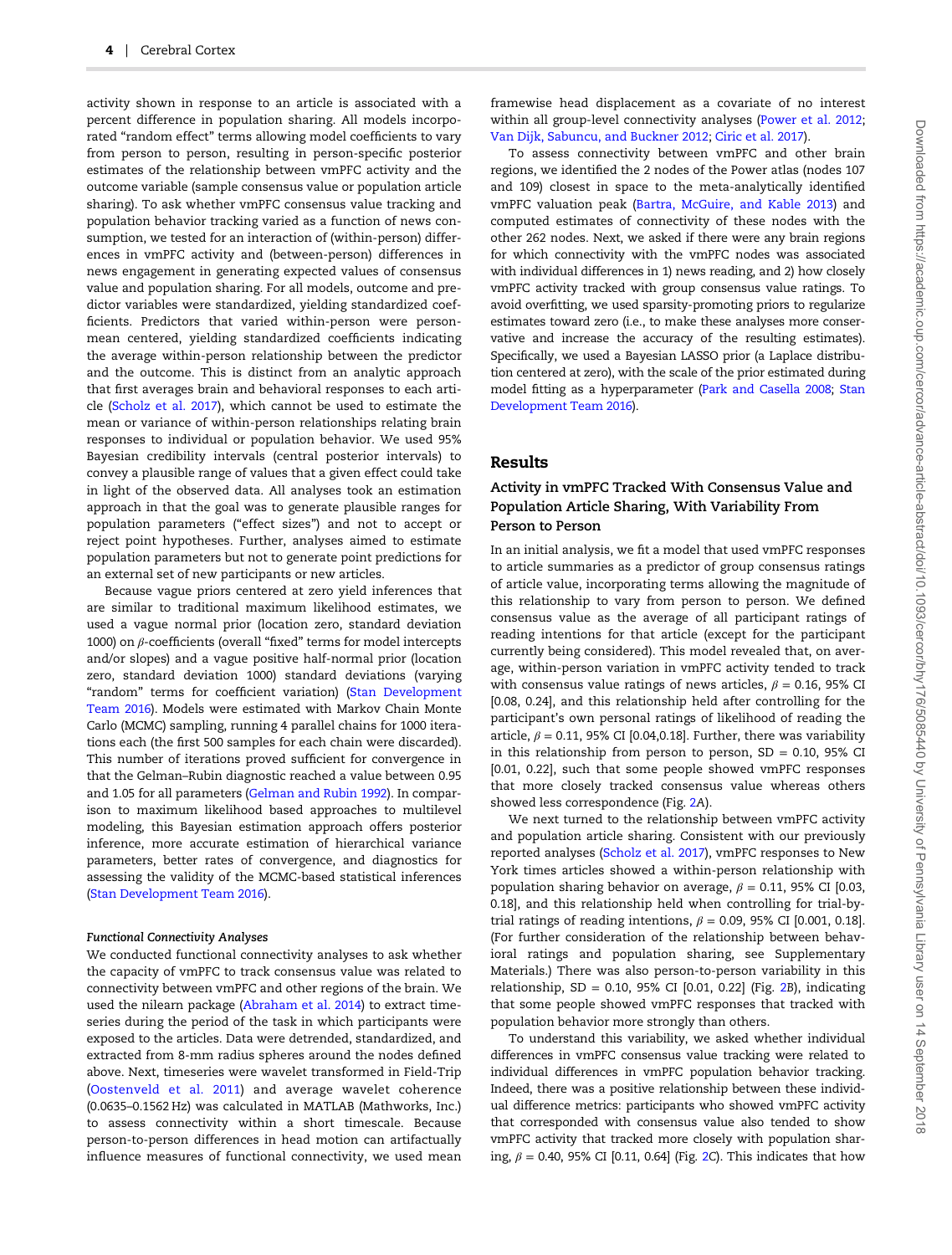<span id="page-4-0"></span>

Figure 2. Individual differences in vmPFC tracking of consensus value and population behavior. (A) Multilevel models revealed person-to-person variability in how closely vmPFC responses tracked with population-level news article sharing (light gray lines and bands reflect models fit to each participant separately, with 80% CI; dotted black lines reflect multilevel estimates regularized toward group average). (B) Participants who tended to show vmPFC activity that corresponded more closely to consensus value (i.e., group average ratings of article reading intentions) tended to show vmPFC activity that more closely tracked with of population article sharing (data points reflect unstandardized person-specific coefficients estimated from a multilevel model).

well vmPFC activity tracked consensus value was strongly related to how closely it corresponded with population sharing behavior.

# Infrequent News Readers Showed Lower Self-reported Reading Intentions and Lower Average vmPFC Activity

Our initial analyses revealed individual differences in how accurately vmPFC responses tracked consensus value, and further showed that these differences were related to how accurately vmPFC activity tracked with population behavior. However, these analyses could not speak to the question of what psychological factors are responsible for bringing these differences about. To address this, we next asked whether vmPFC population behavior tracking related to daily life experience with news content similar to the articles viewed in the scanner task. We found that participants who reported more frequently reading news tended to show greater average vmPFC responses,  $β = 0.35$  $β = 0.35$  $β = 0.35$ , 95% CI [0.05, 0.65] (Fig. 3, top left). Similarly, news reading frequency was associated with higher intentions to read the articles viewed in the scanner,  $\beta = 0.31$ , 95% CI [0.02, 0.60]. Together, these results suggest that people who reported more frequently engaging with similar kinds of articles in daily life showed greater neural and behavioral valuation of the news article stimuli shown in the scanner.

# Infrequent News Readers Showed Greater vmPFC Population Behavior Tracking, Mediated by Superior Tracking of Consensus Value

Having seen that frequent news readers showed greater valuation of these articles, we next asked whether news reading was also related to how closely vmPFC activity tracked with population article sharing and consensus value ratings. We found an interaction of (within-person variation in) vmPFC activity with (between-person variation in) news reading,  $\beta = -0.12$ , 95% CI [−0.22, −0.03], such that vmPFC responses tended to most closely track population sharing behavior for participants who reported less frequently reading similar news articles in daily life. Put another way, the estimated person-specific slopes for the relationship between vmPFC activity and population sharing were negatively correlated with frequency of engagement with similar news articles,  $β = −0.41$ , 95% CI [−0.64, −0.12] (Fig. [3](#page-5-0), top right).

To visualize and communicate this continuous interaction, we estimated vmPFC activity and tracking effects separately for participants in the top 33% of news engagement (i.e., frequent readers) and those in the bottom 33% (i.e., infrequent readers). This revealed that frequent readers showed high vmPFC activity to the articles overall (relative to baseline fixation), +0.06% signal change, 95% CI [−0.09, 0.20], but showed article-to-article differences in vmPFC activity that were not strongly related to population sharing,  $\beta$  = -0.003, 95%CI [-0.14, 0.13]. Infrequent readers, however, showed low valuation to articles in general, −0.16% signal change, 95% CI [−0.25, −0.07], but showed articleto-article differences that were more strongly related to population sharing,  $\beta = 0.22$ , 95% CI [0.06, 0.38]. Overall, these results indicate that more frequent readers tended to show generally high valuation activity to all articles, whereas more infrequent readers tended to show high valuation activity only to highly shared articles (Fig. [3](#page-5-0), bottom).

If frequent news readers show vmPFC activity that is less related to population behavior, this might reflect the fact that their brain valuation responses are not closely tracking consensus value. Supporting this idea, we also found an interaction between news reading and vmPFC activity,  $\beta$  = -0.09, 95% CI [−0.18, −0.01], such that article-to-article differences in vmPFC activity most closely corresponded with consensus value for less frequent readers. Intuitively, this result means that person-specific estimates for how closely vmPFC activity tracked with of consensus value were also negatively correlated with news reading frequency,  $\beta$  = −0.39, 95% CI [−0.63, −0.08]. Moreover, as shown in Figure [3](#page-5-0), the relationship between higher news reading and lower vmPFC population tracking capacity was mediated by lower vmPFC tracking of consensus value, a\*b path = −0.12, 95% CI [−0.29, −0.02]. When adjusting for how well vmPFC tracked consensus value, the relationship between news reading and vmPFC population behavior tracking dropped in magnitude, c' path = −0.29, 95% CI [−0.59, 0.00]. Thus, the data were consistent with a model in which the betweenperson relationship between news reading frequency and lower population behavior tracking is mediated by lower vmPFC tracking of consensus value.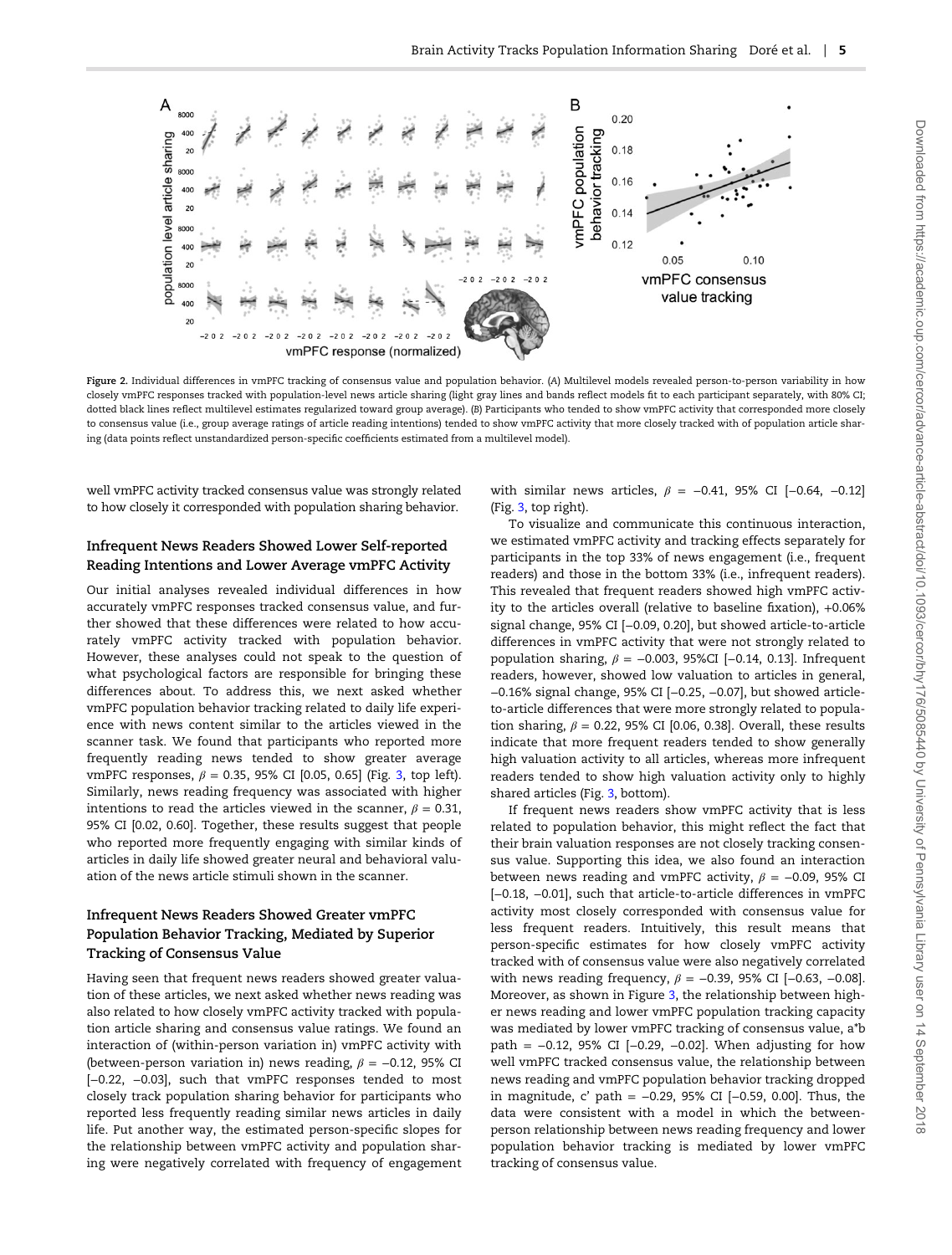<span id="page-5-0"></span>

Figure 3. News reading frequency moderated vmPFC tracking of population behavior. (A) Participants who reported frequently reading news in daily life tended to have higher vmPFC responses to the news articles on average (y axis reflects average vmPFC activity). (B) infrequent readers tended to have better vmPFC tracking of population article sharing (y axis reflects vmPFC population behavior tracking). (C) The overall pattern of data indicated that news consumption frequency showed a moderating effect; frequent news readers (top 33%) tended to show high ventromedial prefrontal cortex (vmPFC) responses across all articles, whereas infrequent readers (bottom 33%) tended to show high vmPFC only to articles that would be heavily shared. (D) The person-to-person relationship between news reading and better vmPFC tracking of population sharing was mediated by better vmPFC tracking of consensus value ratings. See also Supplemental Figure S4.

# Infrequent News Readers Tended to Show Lower vmPFC–dlPFC Connectivity, Which was Associated With Superior Consensus Value Tracking

Our analyses revealed that vmPFC tracking of population behavior was disproportionately driven by infrequent news readers, whose vmPFC activity was more representative of group-level consensus judgments of article value. Because vmPFC activity is thought to integrate diverse sources of information into a summary valuation, we next examined whether news reading experience was related to functional connectivity between vmPFC and other brain regions.

Using a whole-brain atlas ([Power et al. 2011\)](#page-8-0), we estimated functional connectivity between vmPFC and all other brain regions. We then asked if any brain regions showed individual differences in connectivity with vmPFC that were related to both less frequent news reading, and greater vmPFC tracking of consensus value. We thresholded our results such that we report only relationships for which the 95% credibility interval under a Bayesian LASSO prior excluded zero. This analysis revealed that participants who reported less frequent news reading tended to show lower connectivity of vmPFC with several brain regions, including dorsolateral PFC (dlPFC), medial PFC, lateral temporal cortex, premotor cortex, and insula (Fig. [4](#page-6-0)A). It also revealed that lower connectivity of vmPFC with dlPFC and occipital cortex was associated with better vmPFC tracking of consensus value (Fig. [4](#page-6-0)B). The overlap of these analyses identified a single node within dlPFC for which lesser connectivity with vmPFC was associated with both less frequent news reading and better vmPFC consensus value tracking. Overall, this pattern of results indicates that infrequent news readers showed vmPFC activity that was more independent from activity within a lateral PFC region associated with topdown control of cognition and emotion ([Miller and Cohen 2001;](#page-8-0) [Ochsner, Silvers, and Buhle 2012](#page-8-0)), a pattern of connectivity that was also associated with superior vmPFC tracking of consensus value.

# News Reading, vmPFC Population Behavior Tracking, and Consensus Value Tracking Were not Strongly Related to Other Demographics

Finally, we conducted follow-up analyses to ask whether vmPFC tracking of consensus value tended to vary with other personlevel demographic characteristics. We did not find clear evidence for a moderating influence of gender, education, or race on how closely vmPFC activity tracked consensus value or tracked population article sharing (95% CIs showed substantial overlap with zero). However, we saw some evidence for a moderating influence of age,  $\beta$  = 0.09, 95% CI [0.01, 0.17], on how closely vmPFC activity tracked population article sharing: older participants (those closer to the upper limit of age 24) showed somewhat stronger vmPFC population behavior tracking. However, news consumption was not strongly related to age,  $\beta = -0.06$ , 95% CI [−0.38, 0.25], and the estimated moderating influence of news engagement held,  $\beta = -0.11$ , 95% CI [-0.18,-0.03], when adjusting for potential moderating influences of age, gender, race, and education.

## Discussion

Information sharing can profoundly shape society, but the brain processes that underlie this phenomenon are not well understood. Here we asked 1) if there are individual differences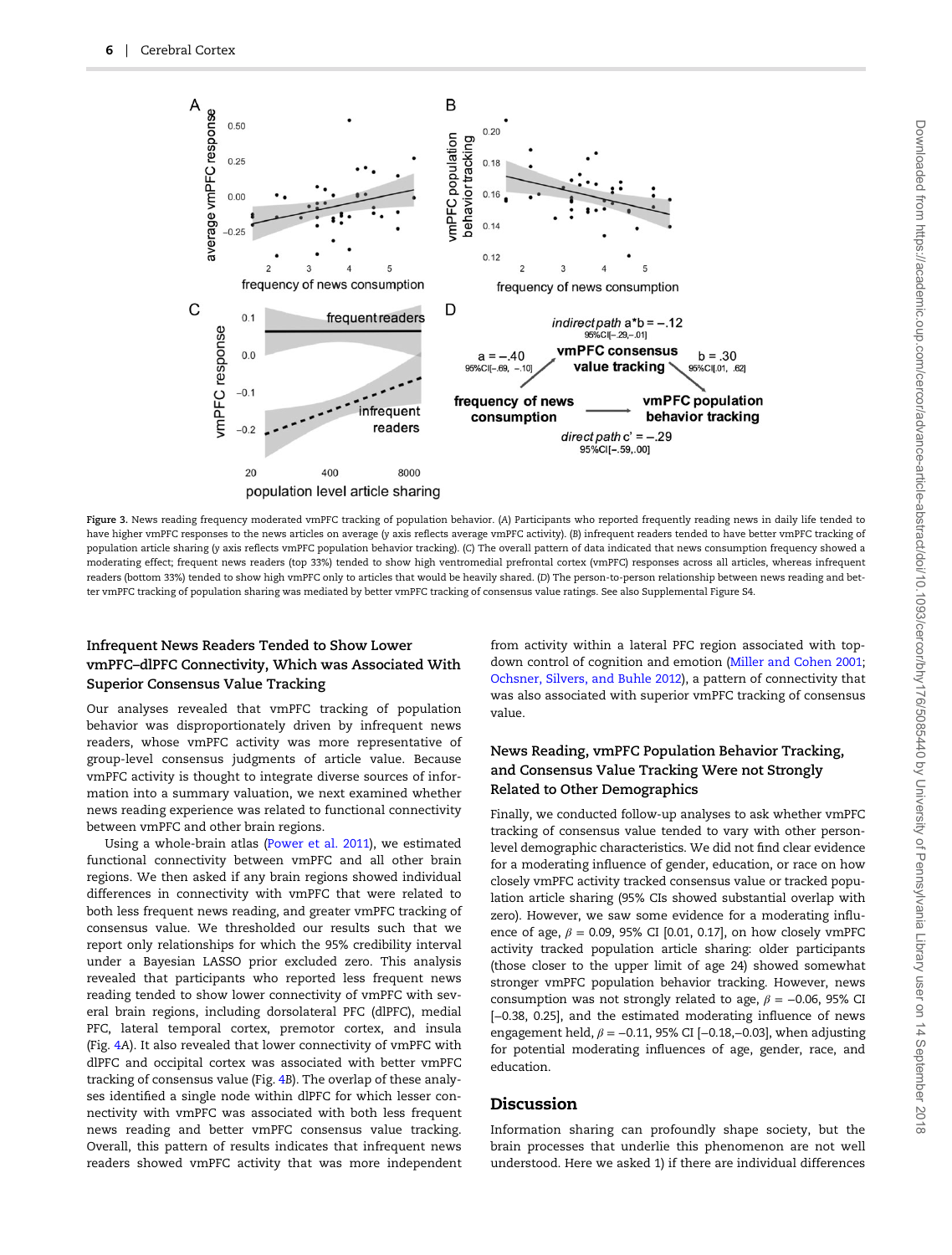<span id="page-6-0"></span>

Figure 4. News reading and vmPFC consensus value tracking were associated with lower levels of vmPFC–dlPFC connectivity. (A) Less frequent news reading was associated with lower connectivity of vmPFC with several brain regions, including dlPFC, medial PFC, lateral temporal cortex, premotor cortex, and insula. (B) Higher vmPFC value tracking was associated with lower connectivity of vmPFC with dlPFC and occipital cortex. (C) vmPFC and dlPFC nodes for which lower connectivity was associated with both less news reading and higher vmPFC value tracking. (Regions visualized reflect those for which 95% credibility intervals under a LASSO prior excluded zero.)

in how closely vmPFC activity tracks consensus judgments of information value, and 2) whether these differences relate to how well vmPFC activity corresponds with population-level information diffusion. Further, we investigated potential sources of this variability by asking 3) if variability in vmPFC value tracking could be explained by daily life news experience, and 4) if vmPFC value tracking related to functional connectivity of vmPFC with other brain regions. To address these questions, we built multilevel models leveraging variability in brain responses to New York Times articles and relating this variability to sharing of these articles within the broader population of readers.

Our results can be summarized with 4 key findings. First, there were substantial individual differences in how closely vmPFC activity tracked consensus judgments of article value. Second, these differences in consensus value tracking were closely related to how accurately vmPFC activity corresponded with population article sharing. Third, vmPFC consensus value tracking was related to daily life news reading: frequent news readers tended to show generally high valuation activity to all articles, whereas infrequent news readers tended to show high valuation activity only to articles that were highly valued and heavily shared by others. Fourth, both less frequent news reading and more accurate vmPFC tracking of consensus value were associated with lower vmPFC connectivity with a dlPFC region implicated in the top-down control of cognition and emotion [\(Miller and Cohen 2001](#page-8-0); [Ochsner, Silvers and Buhle 2012](#page-8-0)).

# Implications for Models of Information Value and Viral Sharing

The results of this study extend prior models of information sharing by demonstrating the population relevance of individual differences in valuation-related brain activity. When a news article is at the highest levels of population retransmission (i.e., it has "gone viral"), it has by definition reached and been shared by a larger audience than the people who typically read news of its kind [\(Berger and Iyengar 2013\)](#page-7-0). Previous studies of viral sharing have described and predicted the diffusion of information [\(Goel et al. 2015;](#page-8-0) [Heimbach et al. 2015;](#page-8-0) [Kim](#page-8-0) [2015\)](#page-8-0), but have not focused on the psychological and brain mechanisms underlying this phenomenon.

Within the brain-as-predictor framework, neuroimaging studies have asked whether aggregate brain activity from a small group of perceivers can track with population behavior (for a review, see: Falk and Scholz 2018; [Genevsky and Knutson](#page-8-0) [2018\)](#page-8-0) but have not considered diversity across individuals in brain activity or processing dynamics. Further, previous work from our lab shows that activity in brain regions associated with self-, social-, and value-related processing is increased when people make sharing judgments and tracks with decisions to share and consume information ([Baek et al. 2017](#page-7-0)). The current investigation reveals that, in response to the same media information, perceivers show variability in evoked brain activity that affects how well their brain activity can track with population sharing. Furthermore, people with less experience with the class of media we focused on tended to show better vmPFC tracking of consensus value and better tracking of media effects in the population. Moreover, the same people also showed lower connectivity of vmPFC with brain regions involved in controlled processing. This pattern suggests that vmPFC is most related to population behavior when it acts more independently from regions involved in top-down cognitive processing. Future work could extend these results by asking whether vmPFC population behavior tracking can be enhanced with specific kinds of training or instructions, or if it varies according to individual differences in cognition or social network-based variables [\(Falk and Bassett 2017\)](#page-8-0). A further implication of this work is that whereas a traditional marketing approach might seek out participants who are target experts in a particular domain (e.g., frequent New York Times readers), we show that the brains of such experts were least related to population level outcomes. This may be due to the fact that by definition, to go viral, information has to appeal to readers who are not the most frequent readers or experts. An approach that exclusively sampled these experts might be able to provide specialized insights with some methods, but might diverge from the population that defines virality in important ways (e.g., these experts may have tastes or manners of approaching the material that are idiosyncratic with respect to the broader population).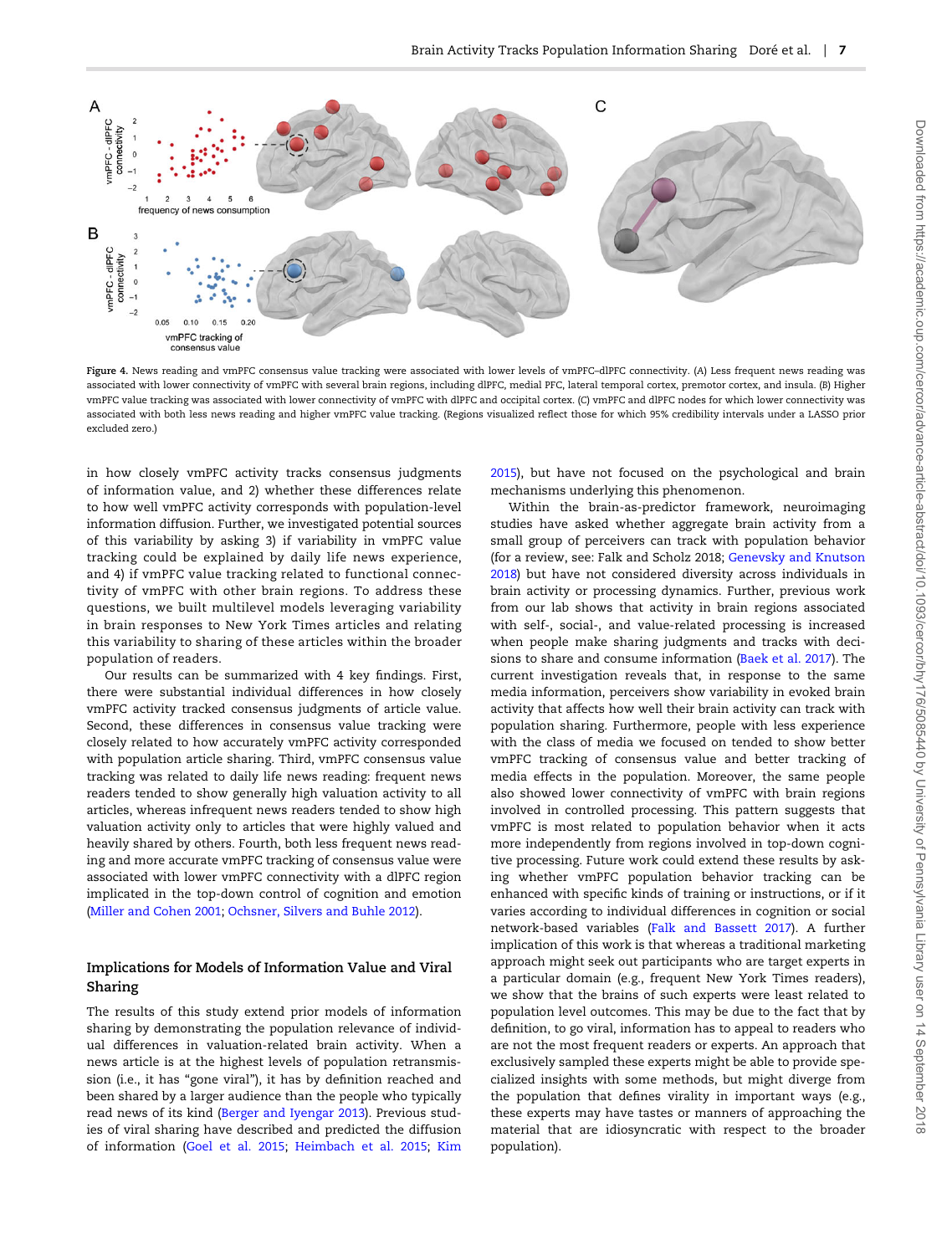## <span id="page-7-0"></span>Implications for Integrative Valuation Theories of vmPFC

In the cognitive neuroscience literature, theories of vmPFC activity have emphasized this region's role in computing the value of stimuli for oneself ([Rangel and Hare 2010;](#page-8-0) Bartra, McGuire, and Kable 2013). However, previous studies have shown that vmPFC activity can be influenced by shifting goal states, as when asked to focus on the health versus taste value of unhealthy foods [\(Hare et al. 2011\)](#page-8-0), and by the influence of an immediate peer group, as when learning that your peers tend to value unhealthy food differently than you do [\(Nook and Zaki](#page-8-0) [2015\)](#page-8-0). Here we show that vmPFC activity can track how stimuli tend to be valued by other people, and, to the extent that it does so, it can track stimulus effects in the population. Moreover, vmPFC consensus value tracking was moderated by daily life news experience, consistent with models positing that the vmPFC acts to integrate diverse neural inputs into a summary value signal that is sensitive to life history and motivational context ([Roy et al. 2012\)](#page-8-0). In follow-up analyses investigating ventral striatum, another core region implicated in computing the expected value of stimuli [\(Haber and Knutson](#page-8-0) [2010\)](#page-8-0), we found that ventral striatal activity also tracked with population behavior and consensus ratings of value, showing variance from person-to-person in the extent of these relationships. However, this striatal person-to-person variance did not clearly correspond with news reading frequency as did vmPFC (see Supplementary Materials).

Broadly, these data support the notion that value is not exclusively an inherent property of a stimulus, but the result of an appraisal process that relies on communication across brain systems associated with controlled processing, perceptual representation, and integrative valuation ([Cunningham and](#page-8-0) [Zelazo 2007;](#page-8-0) [Rangel et al. 2008;](#page-8-0) [Scherer et al. 2001](#page-8-0)). In particular, vmPFC activity corresponded more closely with consensus value ratings when it exhibited lower connectivity with dlPFC, suggesting that top-down influences on the value signal may push valuation to be more person-specific and less generalizable. Previous work has shown that vmPFC–dlPFC connectivity tends to be higher during decisions that require self-control, suggesting that dlPFC plays a role in representing abstract or goal-driven inputs to valuation ([Hare et al. 2009](#page-8-0); [Kable and](#page-8-0) [Glimcher 2010](#page-8-0); Hare et al. 2011). For frequent news readers, it may be that vmPFC–dlPFC connectivity reflects top-down control of the value signal, whereas less frequent readers may show valuation that is based on more immediate and less controlled responses that are more generalizable and less personspecific. Future work could ask whether cognitive goal-based manipulations or direct physical manipulation of brain activity can alter the extent to which brain activity tracks with population behavior, and ask whether such manipulations differ in their effects across vmPFC, ventral striatum, and other brain systems. Further, future studies could also attempt to characterize heterogeneity within a measured population in order to ask whether sampling from specific subpopulations of individuals (with specific kinds of experience or interests) can lead to more efficient prediction of the behavior of those subpopulations.

## Conclusion

If we can use brain activity as a window into large-scale behavior, whose brains provide the clearest view? Here we suggest that population information sharing is seen for stimuli eliciting

greater brain valuation responses amongst people who are not frequent consumers of the kind of information being shown. Our data suggest this may arise because the brain valuation responses of these individuals tend to reflect broader consensus about information value, which in turn is linked to lower levels of connectivity between valuation- and control-related brain systems. These findings lay the foundation for a mechanistic and prospectively predictive understanding of how and why information can diffuse (or fail to diffuse) across a population of individuals.

# Supplementary Material

Supplementary material is available at Cerebral Cortex online.

# Funding

Defense Advanced Research Projects Agency (D14AP00048; P.I.F), the National Institutes of Health in form of a New Innovator Award (NIH 1DP2DA03515601; P.I.F.), a National Cancer Institute and FDA Center for Tobacco Products (CTP) grant (P50CA179546), the US Army Research Laboratory (including work under Cooperative Agreement Number W911NF-10-2-0022) and HopeLab. D.S.B. would also like to acknowledge support from the Alfred P. Sloan Foundation and the John D. and Catherine T. MacArthur Foundation. The views, opinions, and/ or findings contained in this article are those of the authors and should not be interpreted as representing the official views or policies, either expressed or implied, of the Defense Advanced Research Projects Agency, the Department of Defense, the NIH, or the Food and Drug Administration.

## Notes

The authors thank Hyun Suk Kim and Joseph Cappella for provision of population-level data. Conflict of Interest: None declared.

## References

- Abraham A, Pedregosa F, Eickenberg M, Gervais P, Mueller A, Kossaifi J, Gramfort A, Thirion B, Varoquaux G. 2014. Machine learning for neuroimaging with scikit-learn. Front Neuroinform. 8:14.
- Baek EC, Scholz C, O'Donnell MB, Falk EB. 2017. The value of sharing information: a neural account of information transmission. Psychol Sci. 28:851–861.
- Bartra O, McGuire JT, Kable JW. 2013. The valuation system: a coordinate-based meta-analysis of BOLD fMRI experiments examining neural correlates of subjective value. Neuroimage. 76:412–427.
- Berger J, Iyengar R. 2013. Communication channels and word of mouth: how the medium shapes the message. J Consum Res. 40:567–579.
- Berns GS, Moore SE. 2012. A neural predictor of cultural popularity. J Consum Psychol. 22:154–160.
- Chua HF, Ho SS, Jasinska AJ, Polk TA, Welsh RC, Liberzon I, Strecher VJ. 2011. Self-related neural response to tailored smoking-cessation messages predicts quitting. Nat Neurosci. 14:426–427.
- Ciric R, Wolf DH, Power JD, Roalf DR, Baum GL, Ruparel K, Shinohara RT, Elliott MA, Eickhoff SB, Davatzikos C, et al. 2017. Benchmarking of participant-level confound regression strategies for the control of motion artifact in studies of functional connectivity. Neuroimage. 154:174–187.